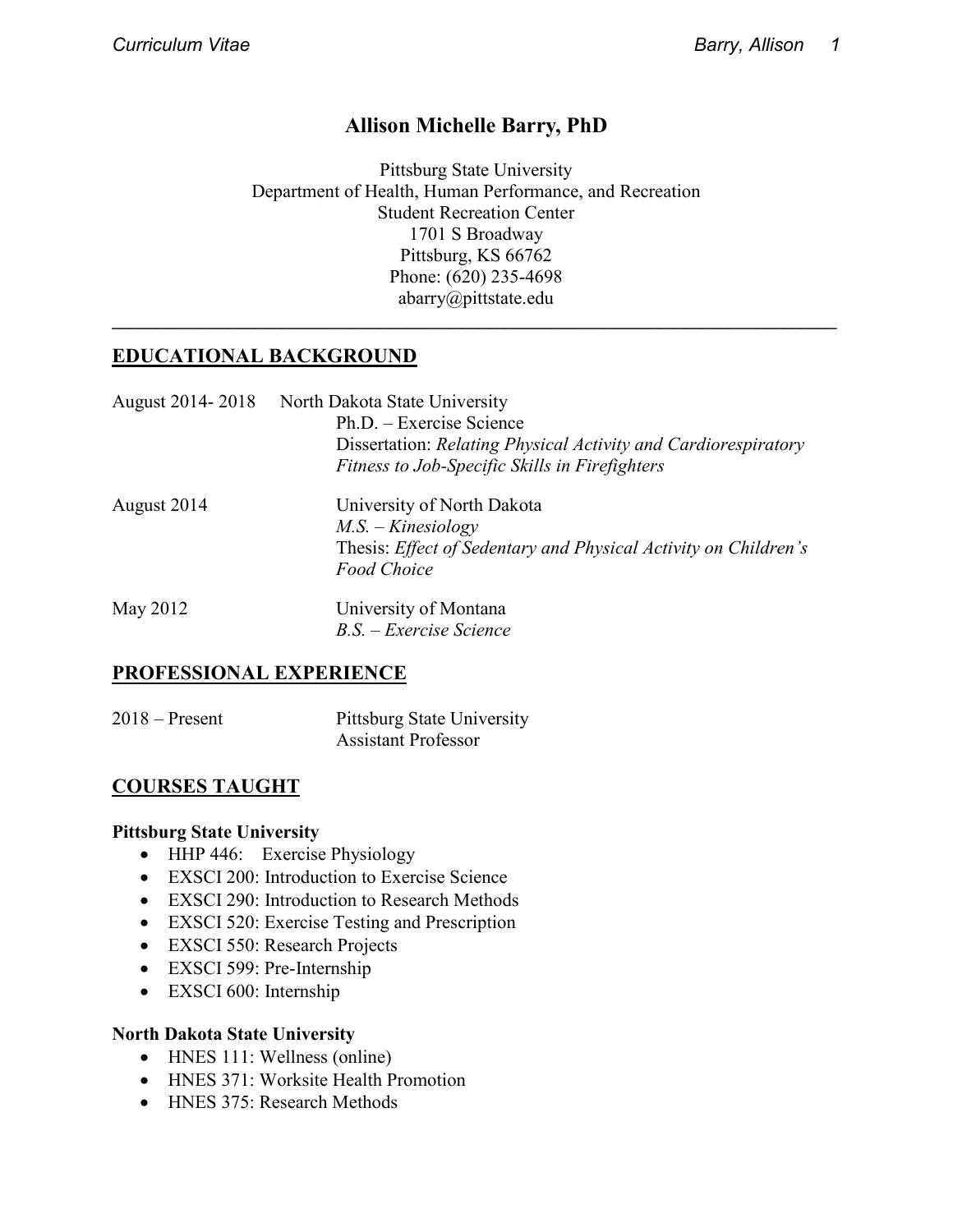#### **University of North Dakota**

• KIN 402L: Exercise Physiology Lab

### **Undergraduate Student Advising**

| Spring 2021 | 48 Students |
|-------------|-------------|
| Fall 2020   | 46 Students |
| Spring 2020 | 46 Students |
| Fall 2019   | 56 Students |
| Spring 2019 | 18 Students |

#### **Graduate Students Graduation Date** School and Graduation Date

Halle Brin- Masters\* Pittsburg State University, Spring 2022 Tia Klein- Masters University of North Dakota, Spring 2020

\**Denotes Committee Chair*

## **PUBLICATIONS – Refereed**

- *1.* **Barry AM**, Lyman, LK, Dicks ND, McGeorge CR, Carper MJ, Walch TJ. (2020) Firefighters are More Physically Activity On-Duty Compared to Off-Duty. International *Journal of Environmental Research and Public Health. 17(24), 9380.*
- *2.* Dicks ND, Kotarsky CJ, Trautman KA, **Barry AM**, Keith JF, Mitchell S, Byun W, Stastny SN, Hackney KJ. (2020) Full Contribution of Protein Intake and Concurrent Exercise to Skeletal Muscle Quality with Aging. *The Journal of Frailty & Aging. 9(1):51-56.*
- 3. **Barry AM**, Lyman KJ, Dicks ND, Landin KD, McGeorge CR, Hackney KJ, Walch TJ. (2019) Firefighters' Physical Activity and Waist Circumference as Predictors of VO2max. *Journal of Occupational and Environmental Medicine, 61(10):849-853.*
- *4.* Dicks ND, Lyman KJ, Hackney KJ, Walch TJ, **Barry AM**. (2019) An Occupational Specific VO2max Protocol for Structural Firefighters. *Journal of Occupational and Environmental Medicine, 61(5):405-409.*
- *5.* Terbizan D, **Barry AM**, Stone K, Talaski J, Bennett T, Hackney K. (2018) Use of Compression Garments for Recovery from Plyometric Exercise. *Missouri Journal for Health, Physical Education, Recreation and Dance.*
- *6.* **Barry AM**, Rhoades JL, Caine DJ, Fritzgerald SJ, Dalin DL, Walch TJ. (2017) Effect of Sedentary and Physical Activity on Children's Food Choice. *International Journal of Exercise Science, 10(10), 702-712.*
- 7. Byun W, **Barry A**, Jungmin L. (2016) Energy Expenditure of Free-living Activity in 3- to 6 year-old Children. *Journal of Physical Activity and Health, 13 (Suppl 1), S3-S6.*

#### **Manuscripts in Review**

1. Dicks ND, Mahoney SJ, **Barry AM**, Lyman KJ, Hackney KJ. Comparable Metabolic Responses from Blood Flow Restriction Walking and Walking with Load: Implications for Reconditioning. *European Journal of Applied Physiology*. (under review)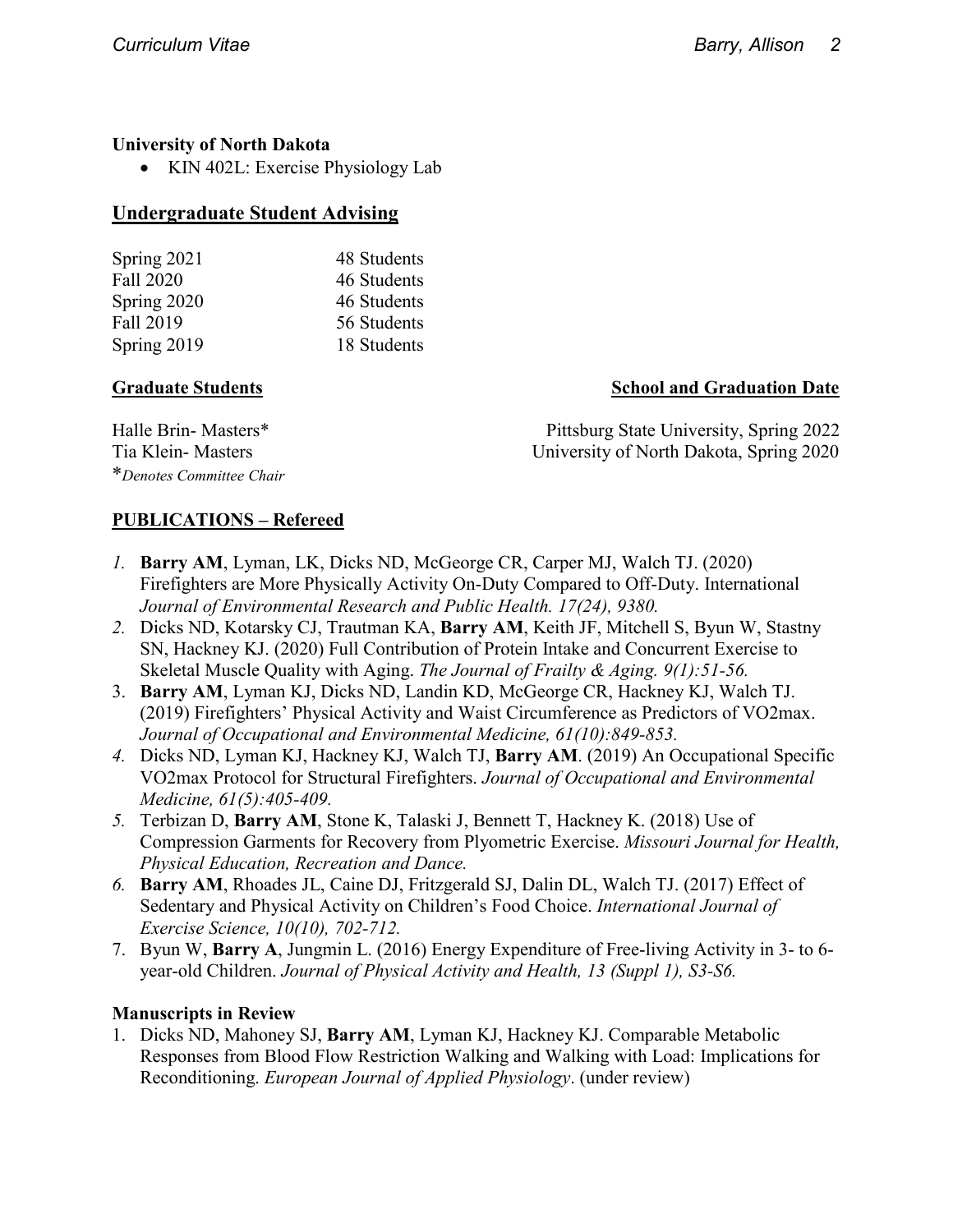#### **Manuscripts in Preparation**

- 1. Strang M, **Barry AM**, Larson M, Byun W, Gould A. *Effects of teacher behavior on children's PA at childcare*.
- 2. Walch TJ, Strand B, DeShaw KJ, **Barry AM**. Effect of adult leader participation on physical activity, peer-victimization, enjoyment, and self-efficacy in children. *Journal of Teaching in Physical Education*
- 3. Walch TJ, Klein T, DeShaw KJ, **Barry AM**. Parent and Child Likeness for Behavioral Choice. *Journal of Physical Activity and Health*

## **Refereed Conference Presentations**

## *International Presentations*

1. Walch TJ, **Barry AM**, DeShaw KJ. Effect of adult leader participation on physical activity, peer-victimization, enjoyment, and self-efficacy in children. International Society for Behavioral Nutrition & Physical Activity. June 2019. Prague, Czech Republic.

#### *National Presentations*

- 1. Perumal MD, Kopp SR, Hutcheson EL, Carper MJ, Walch TJ, Dicks ND, **Barry AM**. Relationship Among Physical Activity Intensities, Obesity, and Cardiorespiratory Fitness in Career Firefighters. National Strength and Conditioning Conference. July 8th-11th, 2020. Las Vegas, NV. *Poster Presentation*.
- 2. Dicks ND, Perumal MD, Kopp SR, Hutcheson EL, Walch TJ, Carper MJ, **Barry AM**. Customized Occupational Specific VO2MAX Testing for Structural Firefighters. National Strength and Conditioning Conference. July 8th-11th, 2020. Las Vegas, NV. *Podium Presentation*.
- 3. **Barry AM**, Perumal MD, Kopp SR, Hutcheson EL, Carper MJ, Walch TJ, Dicks ND. Comparison of Physical Activity and Cardiorespiratory Fitness in Midwest Firefighters. American College of Sports Medicine. May 26th - 30th, 2020. San Francisco, CA. *Poster Presentation*.
- 4. Doree RE, Rhoades JL, **Barry AM**, Walch TJ. The Relationship Between Cell Phone Use and Motivation to Exercise in College Students. American College of Sports Medicine Conference. May 26<sup>th</sup>- 30<sup>th</sup>, 2020. San Francisco, CA. *Poster Presentation*.
- 5. Conard S, Lyman KJ, McGeorge CR, Landin KD, Dicks ND, **Barry AM**. The Relationship of Injury and Cardiorespiratory Fitness and Effective Cardiopulmonary Resuscitation (CPR) in Firefighters. National Athletic Training Association Conference. June  $24<sup>th</sup> - 27<sup>th</sup>$ , 2019. Las Vegas, NV. *Poster Presentation*.
- 6. **Barry AM**, Perumal MD, Carper MJ, Walch TJ, Dicks ND. *A Comparison of Physical Activity and Cardiorespiratory Fitness in Midwest Fire Department*. International Association of Fire Chiefs Conference. August 5th-8th, 2019. Atlanta, Georgia. *Poster Presentation*.
- 7. **Barry AM**, Lyman KJ, Dicks ND, Landin KD, McGeorge CR, Walch TJ. *A Comparison of On- and Off-Duty Physical Activity in Career Firefighters.* American College of Sports Medicine Conference. May 28th – June 1st, 2019. Orlando, Florida. *Poster Presentation*.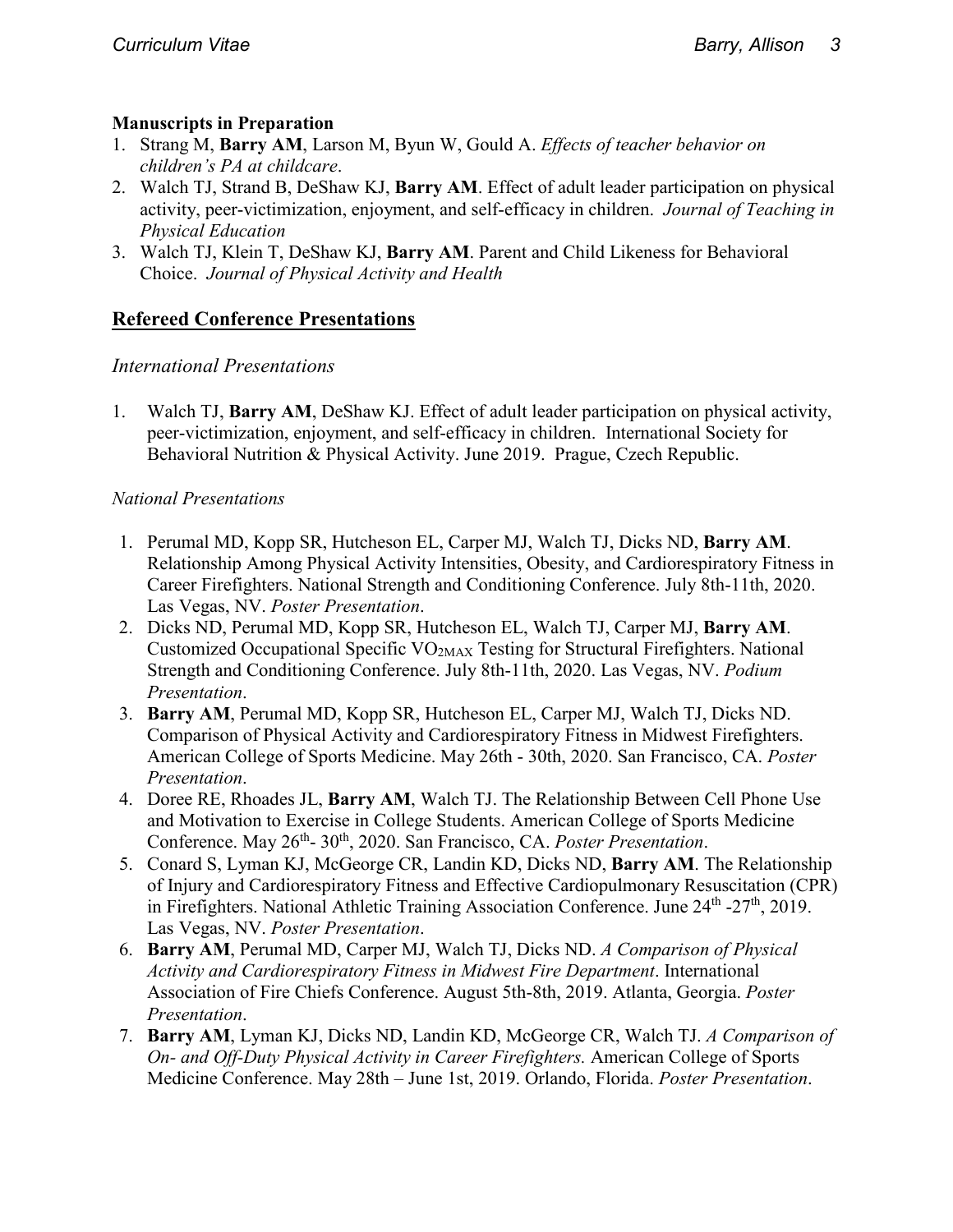- 8. Stone KA, Kotarsky CJ, Dicks ND, Streeter DM, **Barry AM**, Keith J, Iverson R, Stastny SN, David S, Byun W, Mitchell S, and Hackney KJ. *Dietary Protein Intake and Muscular Health with Aging: Counter Measures for Sarcopenia*. American College of Sports Medicine Conference. May 29th – June 2nd, 2018. Minneapolis, Minnesota*. Poster Presentation*.
- 9. **Barry AM,** Dicks ND, Landin KD, Walch TJ, Hackney KJ, and Lyman KJ. The *Relationship Between Firefighters' Physical Activity Levels and Cardiorespiratory Fitness.* American College of Sports Medicine Conference. May 29th – June 2nd, 2018. Minneapolis Minnesota. *Thematic Poster Session*.
- 10. Hackney KJ, Dicks ND, Stone KA, Kotarsky CJ, **Barry AM**, Mitchell S, Byun W, and Stastny SN. *Contribution of Resistance Training and Protein intake to Functional Muscle Cross-sectional Area and Intramuscular Adipose Tissue.* American College of Sports Medicine Conference. May 29th – June 2nd, 2018. Minneapolis, Minnesota*. Poster Presentation*.
- 11. **Barry AM**, Jung-Min L, Byun W. *Accuracy of Accelerometer-based Activity Energy Expenditure Prediction Equations for Children age 3 to 6 years*. American College of Sports Medicine Conference. May 30th – June 3rd, 2017. Denver, Colorado. *Poster Presentation*.
- 12. Bennett T, Talaski J, Stone K, **Barry AM**, Hackney K, Terbizan D. *Use of Compression Garments for Recovery from Plyometric Exercise.* American College of Sports Medicine Conference. May 30th – June 3rd, 2017. Denver, Colorado. *Poster Presentation*.
- 13. Byun W, **Barry A**, Jungmin L. *Accuracy of the Fitbit for Measuring Preschoolers' Physical Activity*. American College of Sports Medicine Conference. May 31<sup>st</sup>- June 4<sup>th</sup>, 2016. Boston, Massachusetts. *Poster Presentation*
- 14. **Barry A**, Terbizan D, Christensen B, Byun W. *Comparison in Non-wear Time Validation Criteria Between Choi and Troiano for the GT3X+ Activity Monitor*. American College of Sports Medicine Conference. May 31st- June 4th, 2016. Boston, Massachusetts. *Poster Presentation*.
- 15. Byun W, **Barry A**, Jungmin L. *Fitbit Provides Valid Measures of Sedentary and Physical Activity in Preschool Children*. EPI/LifeStyle 2016. March 1-4. Phoenix, AZ. *Poster Presentation*.
- 16. Redenius N, **Barry A**, Terbizan D, Byun W. *Comparison Between the Fitbit Flex and GT3X+ Activity Monitor Under Free-Living Settings.* American College of Sports Medicine Conference. May 26th-30th, 2015. San Diego, California. *Slide Presentation*.
- 17. **Barry AM**, Rhoades JL, Caine DJ, Fritzgerald SJ, Dalin DL, Walch TJ. *Effect of Sedentary and Physical Activity on Children's Food Choice.* American College of Sports Medicine Conference. May 26th-30th, 2015. San Diego, California. *Poster Presentation*.
- 18. **Barry AM**, Dalin DL, Peterson BJ, Fitzgerald JS. *Association Between Body Fatness and Skating Performance in Competitive Ice Hockey Players.* American College of Sports Medicine Conference. May 28-31, 2014. Orlando, Florida. *Poster Presentation*.
- 19. Hastmann TJ**,** Reich S, **Barry A**, Schenkelberg MA, Rosenkranz RR, Dzewaltowski DA. *Parental practices and home environment influences on screen time in preschool children.* American College of Sports Medicine Conference. May  $28<sup>th</sup> - June 1<sup>st</sup>$ , 2013. Indianapolis, Indiana. *Poster Presentation*.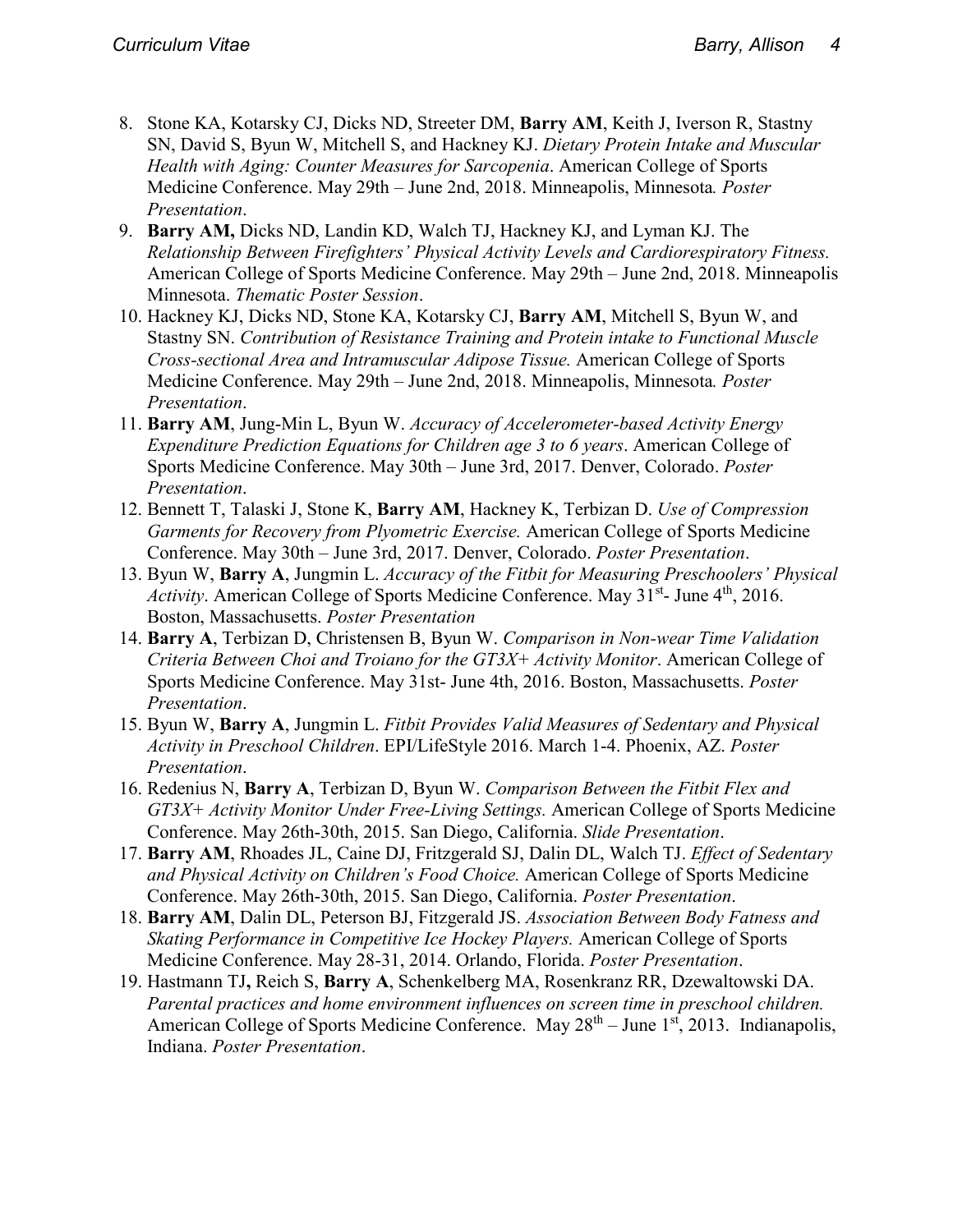## *Regional*

- 1. Hutcheson EL, Perumal MD, Kopp SR, Carper MJ, Walch TJ, Dicks ND, **Barry AM**. *Comparison of Physical Activity and Cardiorespiratory Fitness in Midwest Firefighters.* Central States American College of Sports Medicine. October 24<sup>th</sup> and 25<sup>th</sup>, 2019. Broken Arrow, OK.
- 2. Brin HN, Kopp SR, Hutcheson EL, Perumal MD, **Barry AM**, Carper MJ. *Percent Body Fat Predicts Estimated VO2MAX in College-aged Individuals*. Central States American College of Sports Medicine. October 24th and 25th, 2019. Broken Arrow, OK.
- 3. **Barry AM,** Lyman KJ, Dicks ND, Landin KD, McGeorge CR, Walch TJ. *A Comparison of On- and Off-Duty Physical Activity in Career Firefighters.* Central States American College of Sports Medicine Conference*. October, 2018. Kansas City, MO. Poster Presentation.*
- 4. Cornell C, Crawford DA, Carper MJ, **Barry AM**. *Changes in Fat Mass, Fat Free Mass, Cardiorespiratory Fitness and Grip Strength Across College Students*. Central States American College of Sports Medicine Conference*. October, 2018. Kansas City, MO. Poster Presentation.*

## *Local*

- 1. Kopp S, Crawford DA, Carper MJ, **Barry AM**. *Changes in Fat Mass, Fat Free Mass, Cardiorespiratory Fitness and Grip Strength Across College Students*. Pitt State Research Colloquium. April, 2019. Pittsburg State University. Poster Presentation.
- 2. Perumal MD, **Barry AM**, Carper MJ, Crawford DA. *An Agreement Study Between the Parvo TrueOne 2400 and Vacu-Med Vist Mini-CPX Metabolic Cart*. Pitt State Research Colloquium. April, 2019. Pittsburg State University. Poster Presentation.

## **Oral Presentations**

- 1. Dicks ND, **Barry AM**. Occupational Specific VO2MAX Protocol and Objectively Measured Physical Activity to Assess CRF in Structural Firefighters. Tactical Strength and Conditioning Conference. August 3<sup>rd</sup>-6<sup>th</sup>, 2020. Norfolk, VI. (Accepted.)
- 2. **Barry AM**, Perumal MD, Carper MJ, Walch TJ, Dicks ND. *A Comparison of Physical Activity and Cardiorespiratory Fitness in Midwest Fire Department*. International Association of Fire Chiefs Conference: 2<sup>nd</sup> Annual Research Symposium. August 6<sup>th</sup>, 2019. Atlanta, Georgia. (Accepted)

## **Invited Presentations**

## *International*

1. **Barry AM**. *Health and Wellness in the Fire Service Webinar*. Darley International and Smart Firefighting. August 7th, 2020. *Panel chat*

*Local*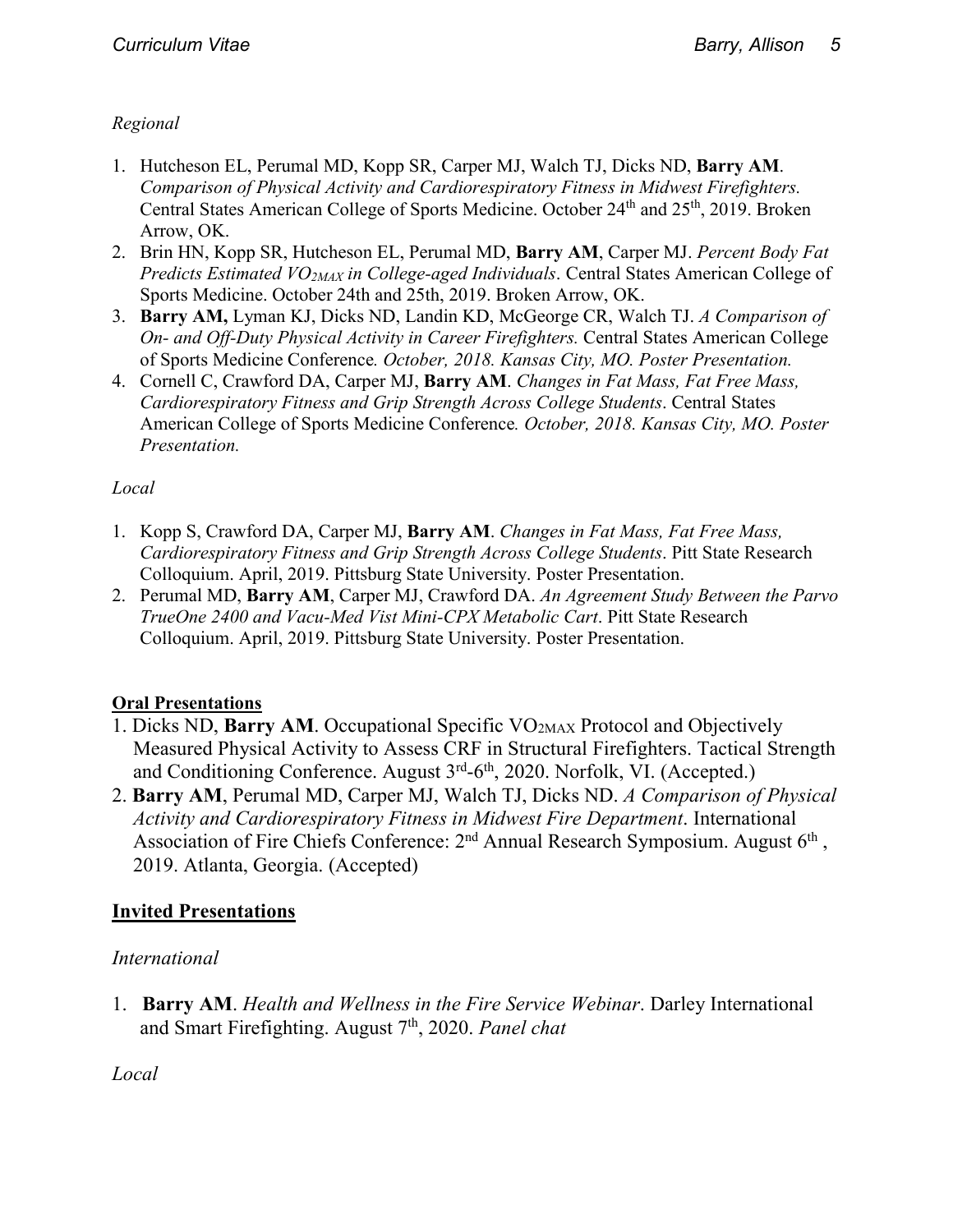- 1. Byun W, **Barry A**, Jungmin L. *Fitbit Provides Valid Measures of Sedentary and Physical Activity in Preschool Children.* NDSU College of Human Development and Education Research Show Case 2016.
- 2. **Barry A**, Reich S, Hastmann TJ**.** *Parental practices and home environment influences on screen time in preschool children.* UND College of Education & Human Development 2013 Research Fair. April 19th, 2013. *Poster Presentation*

## **Grants and Fellowships**

- 1. **Barry AM**. Fall 2021: \$2,000 (*Funded*) Kansas Idea Network of Biomedical Research Excellence (K-INBRE). *Cardiorespiratory Pertuberances with BlastMaskTM* Role: PI
- 2. **Barry AM**. Fall 2020: \$2,500 **(***Funded***)** Kansas Idea Network of Biomedical Research Excellence (K-INBRE). *Predictors of Firefighters Job outcomes.*  Role: PI
- 3. **Barry AM**. Spring 2020: \$63,000 (*Funded*) College of Education Technology Fund. Dual Energy X-ray Absorptiometry Unit for Use in the Applied Physiology Laboratory as a Research Tool for Exercise Science Students. Role: PI
- 4. **Barry AM**. Spring 2020: \$4,555.8 **(***Funded***)** Kansas Idea Network of Biomedical Research Excellence (K-INBRE). *High Intensity Functional Training Initiative in Local Firefighters*. Role: PI
- 5. **Barry AM**. Fall 2019: \$2,000 (*Funded*). Pittsburg State University Independent Research Grant. *The Effects of HIFT Training on the Tactical Outcomes of Firefighters* Role: PI
- 6. **Barry AM,** Carper MJ**.** Fall 2019: \$1,650 **(***Funded***)** Community Foundation of Southeast Kansas. *Wellness Fitness Initiative in local Firefighters*. Role: Co-PI
- 7. **Barry AM,** Carper MJ. Summer 2019: \$22,000 (*Not Funded***)** Pritchett Trust. *Fitness Evaluation in Local Firefighters.* Role: Co-PI
- 8. **Barry AM**. Spring 2019: \$2,000 (*Funded*). Pittsburg State University Independent Research Grant. *Fitness Evaluation in Local Firefighters*. Role: PI
- 9. **Barry AM**. Summer 2017: \$29,028 (*Not Funded*). NDSU College of Graduate and Interdisciplinary Studies Doctoral Dissertation Fellowship. *Relating Physical Activity to Job-Specific Skills in Firefighters* Role: PI
- 10. **Barry AM**, Lyman KJ. Spring 2017: \$1,000 (*Partially Funded: \$200*). Northland ACSM Innovative Student Research Grant. *Relating Physical Activity to Job-Specific Skills in Firemen*
	- Role: PI
- 11. Conard S, Landin KD, **Barry AM**, Lyman KJ. Spring 2017: \$1,000 (*Funded)*. National Athletic Training Association Masters Student Grant. *Relating Current and Past Injury to Job-Specific Skills in Firefighters* Role: Co-I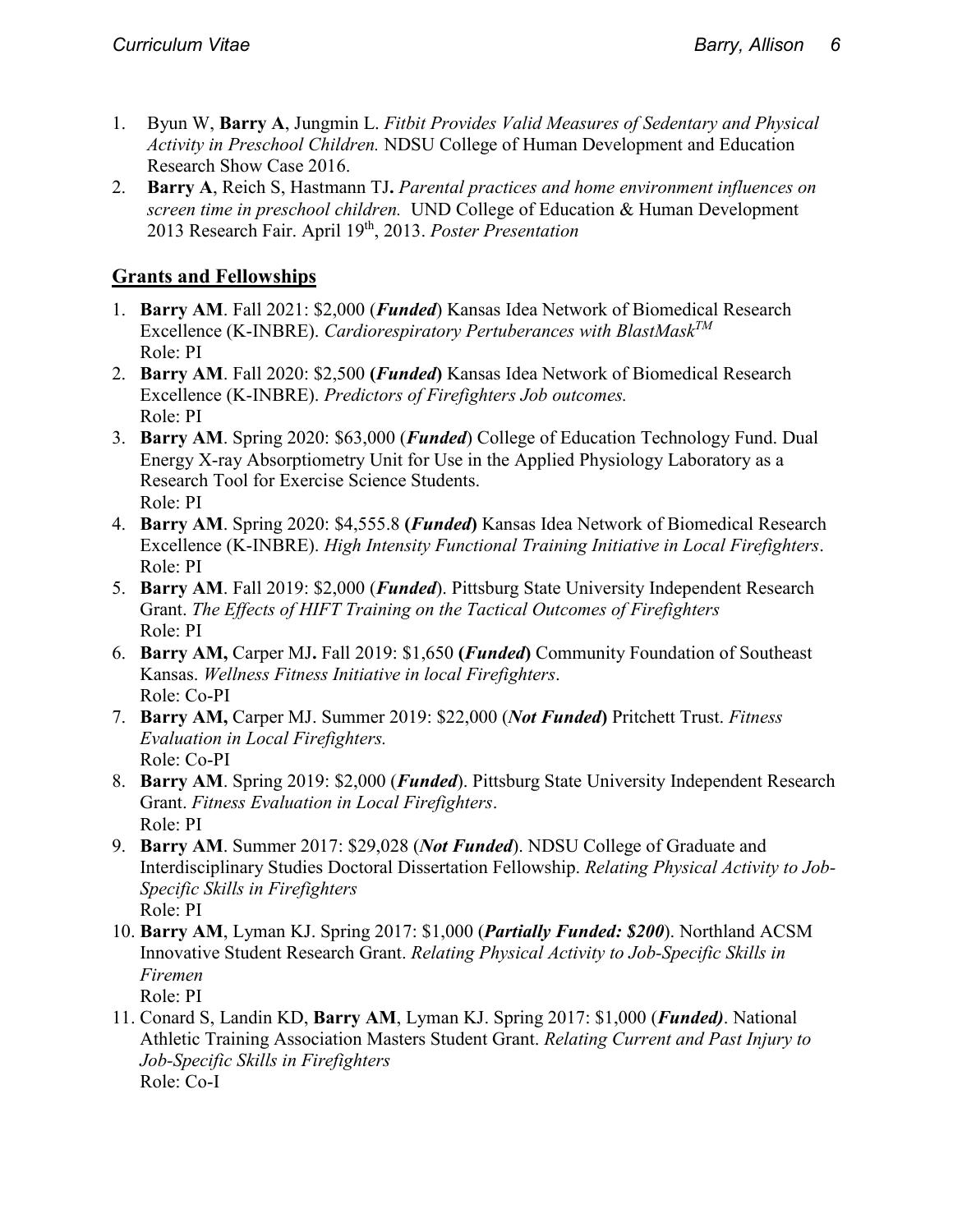- 12. Lyman KJ, **Barry AM.** Spring 2017: \$14,783 (*Not Funded*). Center for Health, Work & Environment: A NIOSH Center for Excellence for Total Worker Health. *Relating Physical Activity and Injury to Fire Fighters' Ability to Perform High-Quality Cardiopulmonary Resuscitation (CPR)* Role: Co-PI
- 13. **Barry AM**. February 2013: \$250 (*Funded*) 2013 EHD Student Travel Grant. University of North Dakota. 14. **Barry, AM**. May 2013: \$275 (*Funded*)
	- 2013 Intercollegiate Academic Fund. University of North Dakota

## **Awards**

| 2020           | Nominated. Undergraduate Research Mentor of the Year. Pittsburg State<br>University.                                                                                                                          |
|----------------|---------------------------------------------------------------------------------------------------------------------------------------------------------------------------------------------------------------|
| 2017           | Recipient, Lebedeff Never Stop Learning Graduate Student Scholarship<br>(\$1,690) North Dakota State University.                                                                                              |
| 2017           | Finalist, Board of Visitor's Dean Virginia Clark Johnson Graduate<br>Scholarship (\$5,000) North Dakota State University.                                                                                     |
| 2017           | Recipient, Instrumental in Helping Undergraduate Students Graduate<br>(Nominated by graduating class of 2017 from the Health, Nutrition, and<br>Exercise Sciences Department). North Dakota State University. |
| <b>Service</b> |                                                                                                                                                                                                               |
| 2020           | <b>Reviewer for Journal of Fire (Current)</b>                                                                                                                                                                 |
|                | Reviewer for International Journal of Environmental Research and                                                                                                                                              |
|                | <b>Public Health (Current)</b>                                                                                                                                                                                |
| 2019           | Kansas Representative for Central States ACSM Exercise is Medicine                                                                                                                                            |
|                | <b>Committee (Current)</b>                                                                                                                                                                                    |
|                | Reviewer for the Journal of Occupational and Environmental                                                                                                                                                    |
|                | <b>Medicine (Current)</b>                                                                                                                                                                                     |
| 2017           | <b>Reviewer for the International Journal of Exercise Science</b>                                                                                                                                             |
| $2016 - 2018$  | <b>North Dakota State University</b>                                                                                                                                                                          |
|                | Health, Nutrition, and Exercise Sciences Department Representative, Dean<br>Tomany's Discussion with Student Leaders Committee                                                                                |
| 2016           | <b>North Dakota State University</b>                                                                                                                                                                          |
|                | Organized a workshop for NDSU's 37 <sup>th</sup> Annual Expanding your Horizons                                                                                                                               |
|                | Conference Females in Fitness for junior high students                                                                                                                                                        |
| $2016 - 2018$  | <b>North Dakota State University</b>                                                                                                                                                                          |
|                | Poster Reviewer for the NDSU HD&E student research showcase                                                                                                                                                   |
| $2015 - 2018$  | <b>North Dakota State University</b>                                                                                                                                                                          |
|                | Co-chair, HD&E Graduate Student Advisory Committee                                                                                                                                                            |
| $2013 - 2014$  | <b>University of North Dakota</b>                                                                                                                                                                             |
|                | President, Kinesiology Student Association                                                                                                                                                                    |
| $2013 - 2014$  | <b>University of North Dakota</b>                                                                                                                                                                             |
|                | Volunteer swim coach for Special Olympics (Grand Forks)                                                                                                                                                       |
| $2010 - 2012$  | <b>University of Montana</b>                                                                                                                                                                                  |